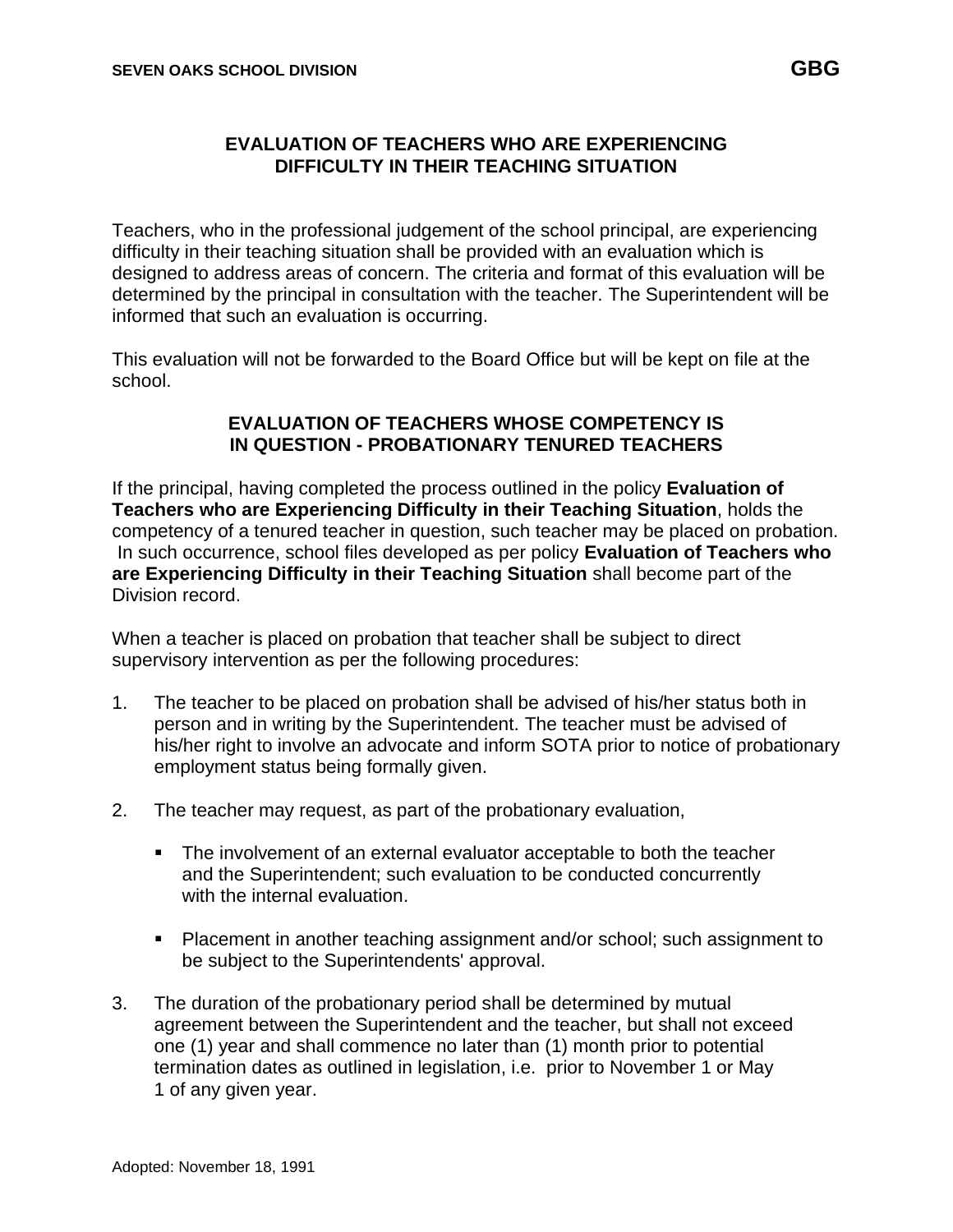- 4. The oral and written notice of probation shall designate specific areas of teaching effectiveness in which improvement is expected.
- 5. The oral and written notice of probation shall inform the teacher of the existence and purpose of the Teacher Professional Assistance Committee \*(TPAC). Should the teacher request the assistance of this committee, a written statement requesting assistance and the areas of professional weakness identified by the administration shall be provided to the President of the Seven Oaks Teachers' Association by the teacher, or by the Superintendent if the teacher so requests. The teacher may choose not to involve the TPAC and may do so without prejudice.
- 6. A written proposed program of assistance shall be prepared by the TPAC and the principal in those cases where TPAC involvement is requested, or by the principal in those cases where TPAC is not requested. The details (including timelines) of the program shall be discussed with the teacher on probation and copy forwarded to the Superintendent.
- 7. A teacher on probation may terminate TPAC involvement at anytime during the probationary period without prejudice.
- 8. Where TPAC involvement continues throughout the probationary period, the TPAC shall, monthly, submit to the Superintendent written reports respecting the implementation of the program of assistance.
- 9. At the request of the teacher, a member of the TPAC may visit the teacher's class. The visits are for the purpose of feedback to the teacher.
- 10. Written bi-monthly evaluative progressive reports shall be prepared by the principal and submitted to the Superintendent and the teacher. All such reports shall be discussed with the teacher and signed by the teacher and principal prior to being submitted. The signature of the teacher shall verify that the above procedures have been followed but shall not necessarily imply the teacher's concurrence with the content of the report.
- 11. The final evaluation of the teacher is the sole responsibility of the principal. The teacher has the option to request the Superintendents' Department to do the final evaluation. Final evaluations shall be in writing and shall be discussed with the teacher at least 15 days prior to the end of the probationary year.
- 12. Teachers on probation shall be advised in person and in writing prior to the end of the probationary year respecting their future status as employees of the Division.
- 13. All written records shall be kept in the teacher's personnel file.